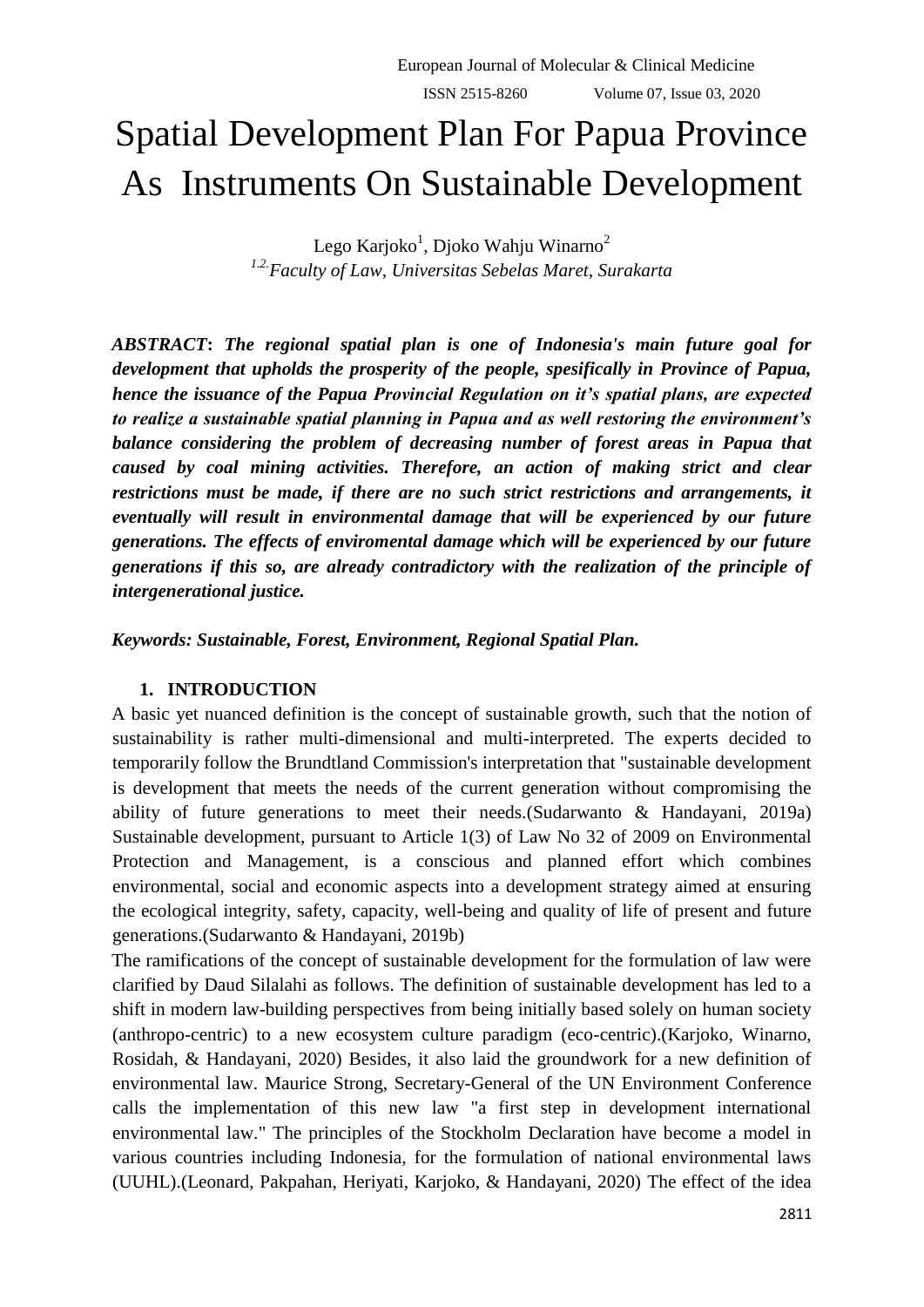of socio-cultural change can also be seen in the current paradigm that accompanies regional autonomy and facilitates the formation of provincial regulations for new goods. One of the recent outcomes of the establishment of legal standards for national development is the decentralization of decision-making in the licensing system in the sense of regional development.(Handayani, Sulistiyono, Leonard, Gunardi, & Najicha, 2018)

The features of the Province of Papua vary from those of other regions, namely Law Number 21 of the Year 2001 on Special Autonomy for the Province of Papua. The aim of granting special autonomy to the Province of Papua is to achieve justice, uphold the rule of law, respect for human rights (HAM), accelerate economic growth, increase the welfare and progress of the people of Papua in terms of equality and balance with other provinces' progress. Article 63 states that by paying attention to RTRW, growth in the Papua Province is driven by sustainable development, environmental protection, benefits, and justice. This situation emphasizes the significance of RTRW as a method for sustainable development in the province of Papua.(Soediro, Handayani, & Karjoko, 2020)

In Article 10, paragraph 2, of Law No 26 of 2007 on Spatial Planning, it is specified that the provincial government will carry out spatial planning for the province, including spatial planning, spatial use and spatial use control. The responsibility and power of the Provincial Government to compile it is the planning of the Provincial RTRW.(Jaelani, Handayani, & Karjoko, 2020b) It is specified in the Spatial Planning Law that the deadline for the preparation of the Provincial RTRW is two years after the implementation of the Spatial Planning Law, so that in 2009 the deadline for the drafting is set so that the Provincial RTRW must be compiled and have legal force in the form of a Regional Regulation (PERDA). Government Regulation No 38 of 2007 on the sharing of public relations between the Government, the Provincial Government and the Regency / City Government also specifically defined the roles and obligations of the Provincial Government for the planning and stipulation of the Provincial RTRW.(Jaelani, Handayani, & Karjoko, 2020a)

Law Number 25 of 2004 on the National Development Planning Framework is another law relevant to the authority to formulate RTRW (SPPN). Several articles suggest a stable relationship between RTRW and long-term development plans in the National Development Planning System Law and Spatial Planning Law (RPJP). The RTRW is a general spatial plan with a 20-year planning term, while the RPJP is a 20-year planning text. The importance of a harmonious and harmonious relationship between the RTRW and the RPJP is underlined by this situation.

## **2. RESULTS AND DISCUSSION**

For instance, the establishment of Regional Regulations (PERDA) within the context of the Regional People's Representative Council (DPRD) is a fundamental shift in the creation of rules that are operational in the current region. Furthermore the latest Regional Government Legislation opens up new possibilities for regions to strongly enter into international and regional agreements. In the formulation of local legislation, the effect of globalization on the production of environmental laws and natural resources in the regions needs to be addressed. (Jaelani et al., 2020a) Legal experts who are members of the 'Global Commission on Environment and Sustainability' typically accept the rapid development of environmental law (including natural resources), but the rapid growth has also led to a disparity between the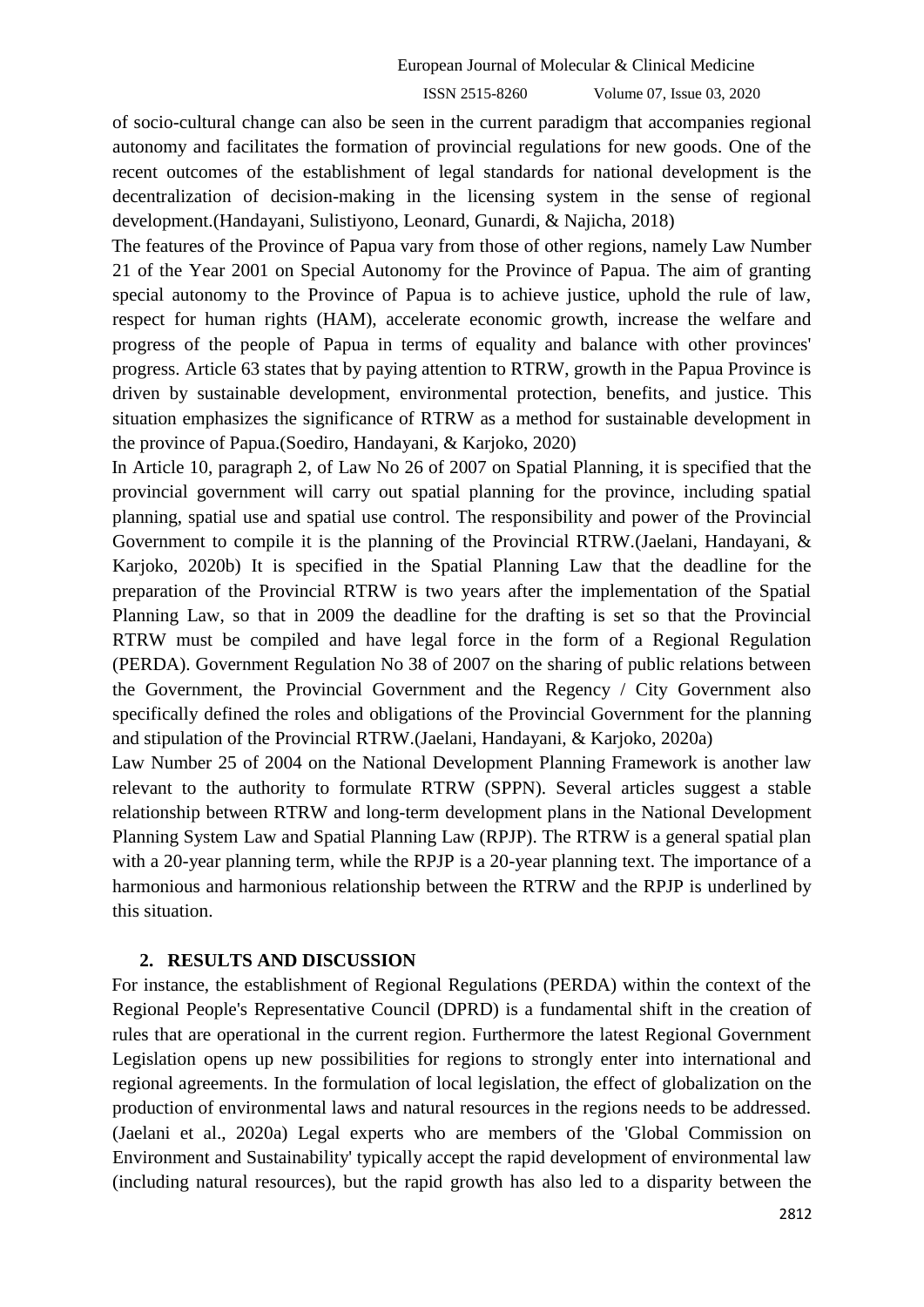pace of formation of new legislation and the environment of legal requirements in development and the inefficiency of the legal provisions in force.(Sukmoro, Sulistiyono, & Karjoko, 2019)

The next issue concerning strengthening regional roles in the management of natural resources is the growth of institutional capacity in the regions. It is important to establish organizations that have the capacity to organize across sectors; administrative units that have a valuable coordinating role;(Ahmadi, Handayani, & Karjoko, 2019) the power to control and make decisions in the licensing system of activities; the ability to internalize a culture of involvement and good performance; unbiased leadership and understanding of activity licensing; Creation of organizations that are capable of fostering improvements in the concept of a proactive public participation culture, efficient cross-sectoral cooperation, decentralization of excellent and effective decisions, cross-cutting legal approaches that pay attention to environmental capacity and are open to positive scientific and technical considerations.(Karjoko, Winarno, et al., 2020)

Forms of involvement based on the new definition of public consultation processes would be affected by the creation of local legislation for sustainable development in the management of natural resources geared towards the role of stakeholders in the regions. (Karjoko, Winarno, et al., 2020) The community-based natural resource management efficiency movement needs the participation of the community to establish a model of public consultation that harmoniously and efficiently incorporates social, economic and environmental development. Uncertainty and various viewpoints on the formulation of new laws for the management of natural resources in the regions, as a consequence of the community's expectations against the context of the history of its growth, the principles that live in communities of varying nature and the emergence of new problems related to the production of natural resources and environmental laws. (Karjoko, Winarno, et al., 2020)

Regional regulations are suitable as public policies that frame the implementation of regional autonomy if they are developed in line with or within the scope of the achievement of regional goals of independence, i.e. growing public health, increasing regional productivity, enhancing public services and increasing democracy.(Putri, Handayani, & Novianto, 2019) The legal system consists of a legal framework, a legal substance, and a legal community, according to Friedman. In order to become a genuinely recognized law and to be used by the society, a traditional institution must therefore be prepared on the basis of the legal culture of the organization concerned.(Karjoko, Gunawan, et al., 2020) Article 28 H(1) and Article 33(4) of the 1945 Constitution provide for the formulation of a legal culture linked to the environment. Paragraph (1) of Article 28 H notes that everyone has the right to live physically and mentally well, to have a place to live and to have an atmosphere. Live safe and well and have the right to health facilities. In addition, Article 33(4) states that the national economy is structured on the basis of economic democracy, based on the principles of solidarity, equal performance, sustainability, knowledge of the environment, freedom and maintaining a balance between development and national economic unity.(Baranyanan, Handayani, & Isharyanto, 2019) The principles of sustainable and environmentally friendly growth are therefore the standards, basis, orientation and efficient regulations used to construct the legal system (Satjipto Rahardjo, 2006: 139).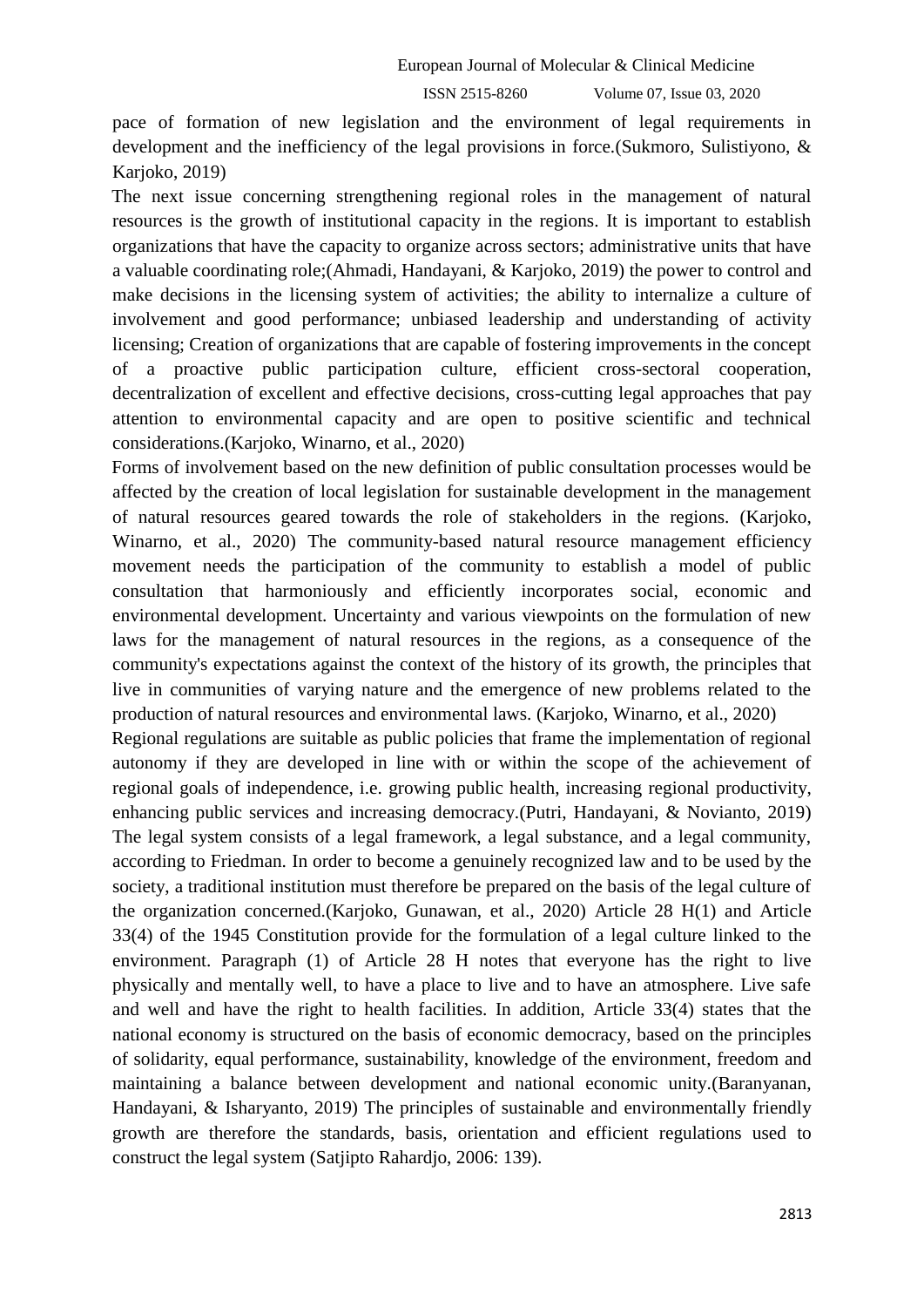National protected areas and agriculture areas that have national strategic values comprise the national spatial pattern strategy. An description of the determination of each of the specified areas for the province of Papua is given below. National protected areas consist of places protecting their subordinate areas; local protected areas; nature reserves, nature protection and cultural heritage areas; natural disaster-prone areas; geological protected areas; and other protected areas. Safe area planning policies provide policies for maintaining and realizing environmental roles and avoiding the occurrence of environmental harm. Establishment on land and in the seas of protected areas.(Prasetyo, Handayani, Sulistiyono, & Karjoko, 2019) The use of protected space includes the use of space in areas protected by subordinate areas consisting of protected forest areas, peatlands, lakes and reservoirs and mangrove areas, as well as areas surrounding springs, the spatial use of nature reserve areas, the protection of nature and cultural heritage, and the spatial use of natural disaster-prone areas. Wildlife Reserves: Dolok Island, Jayawijaya, Mambarano Foja, Bian Lake, Anggromeos, Kolomon o Nature Reserves: Cyclops, Enarotali, Bupul / Kumbe, Wayland Mountains o National Parks: Lorentz, Wasur, Taman Cendrawasih Bay Marine o Natural Park: Youtefa include the protected areas identified in the RTRWN for Papua Province.(Akhmaddhian, Hartiwiningsih, & Handayani, 2017)

Development areas include forest production areas, community forestry areas, farming areas, fishing areas, mining areas, industrial areas, tourism areas, residential areas, and other areas. Areas of cultivation of national strategic significance are designated as key areas. The national strategic importance includes the capacity of the region to stimulate economic growth in the region and its environs and to promote equitable regional development.(Kuncoro, Handayani, Muryanto, & Karjoko, 2019)

The Papuan government is prepared to follow an alternative path, namely low carbon, for growth. The purpose of the "100 year vision" of the Papua Provincial Government and the "Blueprint for Sustainable Land Use" document (sustainable development blueprint) is to establish an economic model that provides equitable growth, is ecologically sustainable and improves the well-being of indigenous Papuans. As a clause, the power and legality of penalty, namely the imposition of legal penalties for irregularities in RTRW, are both in this legal product. Natural resource management permits, for example, for investors who have business licenses, and the licensors, the government in this case. The principles of sustainable development have been adopted by the Papua Province RTRW, namely:(Kuncoro et al., 2019)

1. Development is long-term and equitable. Preventing trajectories of boom-bust, such as those of economic development focused on the exploitation of natural resources (very high reliance on natural resources, which makes the manufacturing sector backward, and low growth and welfare);

2. Fulfilling the development needs of the Papuan people's (OAP) interests while protecting the forest and climate while securing carbon assets; and

3. In order to counter the impact of climate change and natural disasters, create longterm resilience.

The RTRW Regulation pays attention to development actors in Papua, in particular public officials, not to carelessly plan development on an arbitrary basis at the cost of natural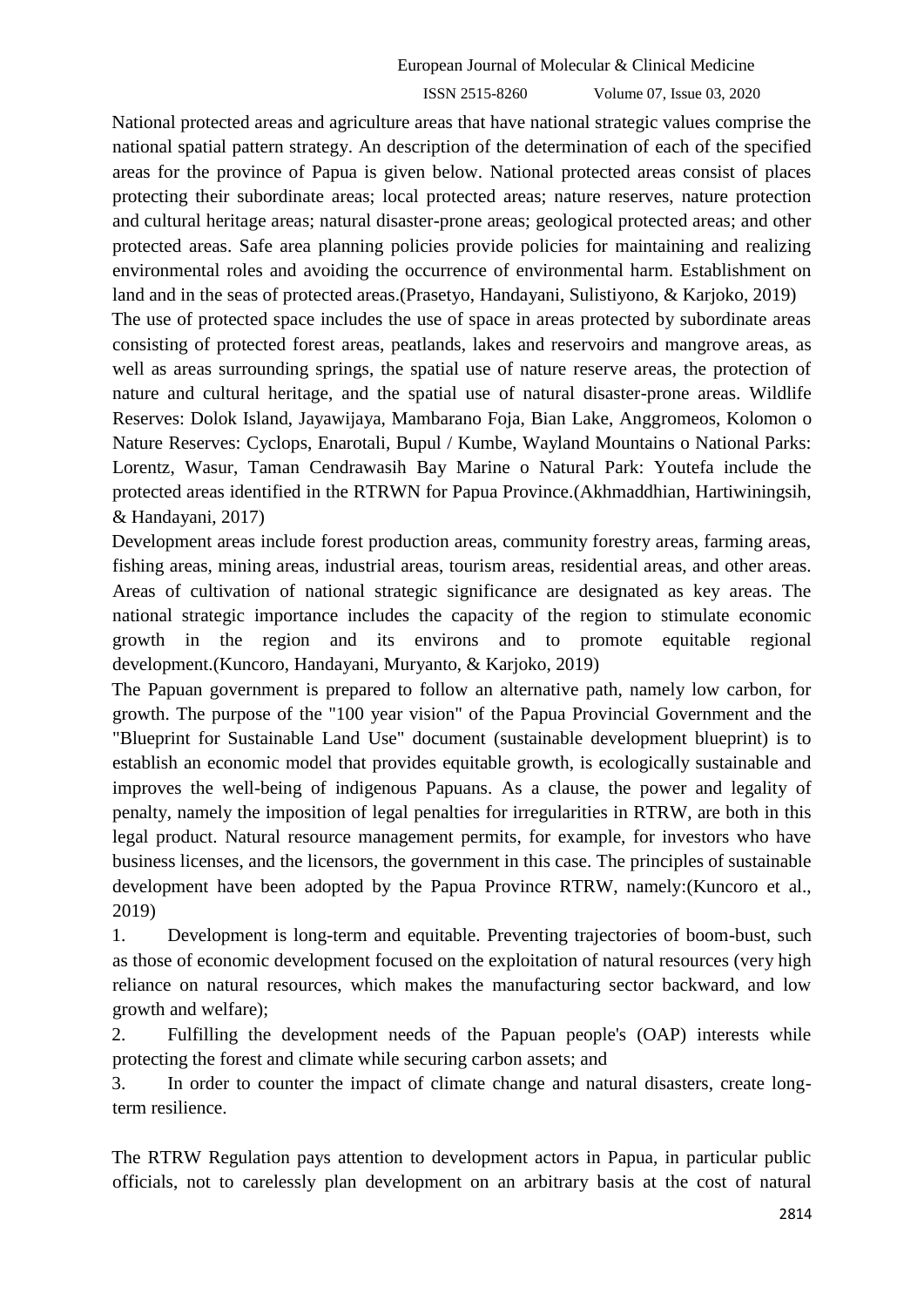resources (forests), as well as to protect the Papuan region (forests and environment) and the OAP in the future. For Papua, the RTRW is therefore very important because:(Soediro et al., 2020)

1. The RTRW Papua Province sets an ambitious target of over 90% forest cover. Then reduce the area earlier reserved for planned logging by 21 percent.

2. For investors, both from within and outside the country, the natural resources of Papua are beautiful. RTRW is one of the laws to protect the forests of Papua from the ignorant hands of large-scale developers who are only looking for gains, even though their actions destroy biodiversity and forests.

3. At the same time, the RTRW of the Province of Papua offers an incentive for Papuans to preserve their life around the forest so that human society does not swallow it as well as assets in the form of land that does not change hands to other parties that are constantly turning the land in Papua into a commodity;

4. After the Brazilian Amazon and Zaire-Congo, the forest of Papua is the third largest tropical forest but is experiencing the world's fastest damage, so preventive measures must be taken to protect the forest;

5. As "natural supermarkets" properties, Papuan forests have biodiversity that needs to be preserved, maintained as a place of learning for all people (the country), particularly the next generation, for long-term goals;

6. The Papuan forests are the ultimate objective of a green economy for sustainable development, which is now the benchmark for growth in developing countries worldwide. Papua is taking a quantum leap to sustainable green economic growth from the economies of developed countries;

7. The forests of Papua, which are still natural and sustainable, will shape Papua's future world growth. Papua will become a benchmark for the sustainable development of all the world's countries. Local information will be coupled with knowledge acquired by Papuan children who are studying in different countries at present;

8. Solutions for growth in Papua, which continue to attract people from other regions in Indonesia to create a quality of life. It is important for the regional government and the Papuan people to be prepared to fight against different policies that misuse natural resources and neglect the environment and the OAP.

The development path of Papua can be learned from the failures of Nauru, an atoll country in the Pacific region. Since 1968, Nauru has been independent, but when its natural resources is exhausted, its people are poor again. The island has been inhabited by birds for thousands of years, so guano (bird droppings) requires phosphate in order to form high mountains. In the 1970s, this commodity, which is more costly than gold, became the prima donna of Nauru's exports. Phosphate sales, especially to Europe make the Nauru people more prosperous and introduce the habits and lifestyles of people in developed countries. The nickname 'Kuwait of the Pacific' was also given to Nauru. But when the guano escaped, the Nauru people returned to their original lives.(Jaelani, Rachmi Handayani, & Karjoko, 2019)

Due to overexploitation, nature is also impaired. A barren field of jagged limestone that can reach 15 meters high is left by former phosphate mining. Mining in progress has destroyed approximately 80% of the territory of the country. Around 40 per cent of marine life is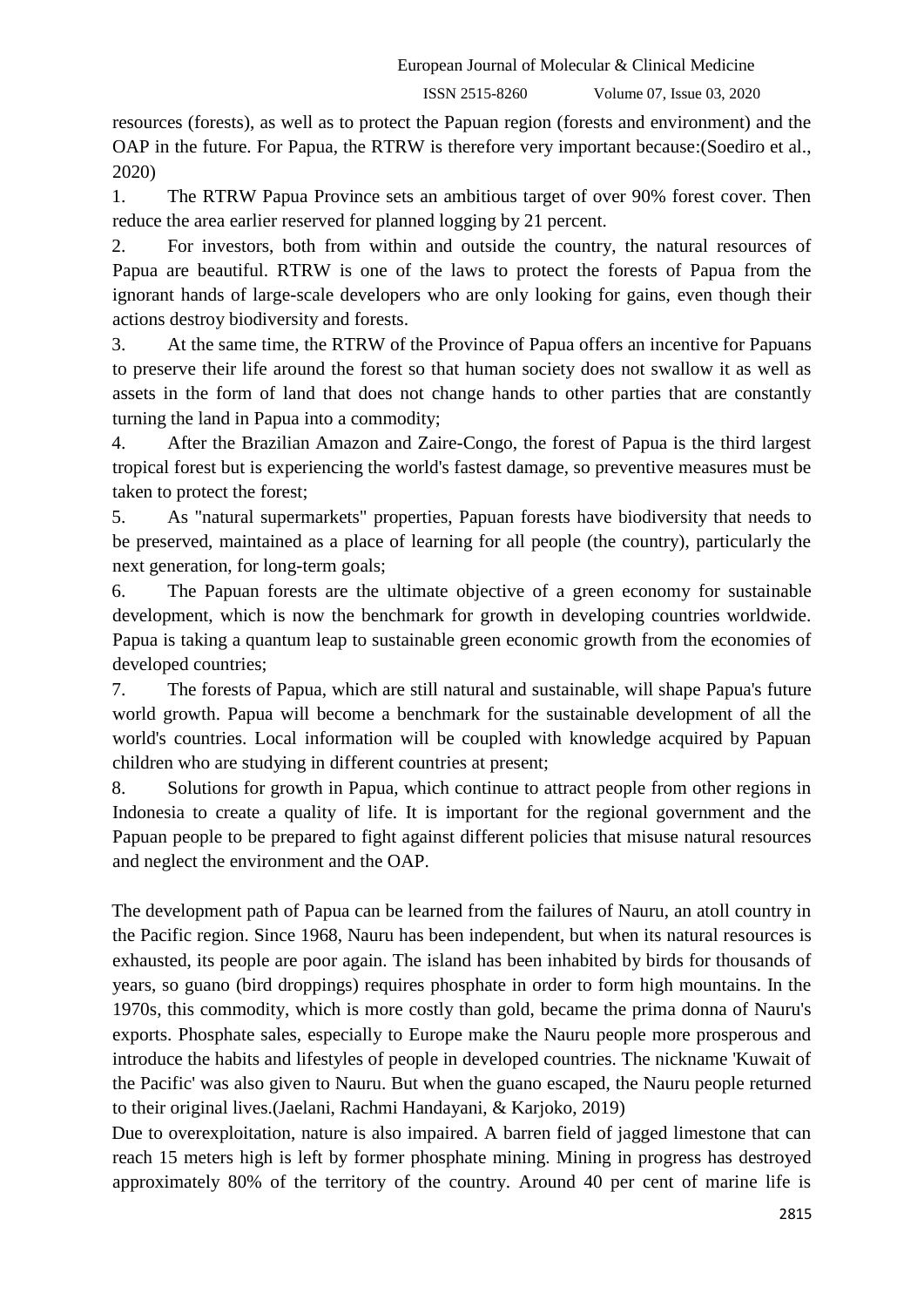destroyed by runoff from mud and phosphate. The "Boom-Bust Trajectory" economic theory is accompanied by what happened in Nauru (balloon burst theory). Sooner or later people will live a degraded life when an environment that has non-renewable natural resources is exploited to the fullest. The Papua RTRW Regional Regulation was five years old in 2018 and it is time to perform a reconsideration according to the provisions (PK). It needs to be acknowledged, and the presence of RTRW Papua is not recognized or even ignored by many parties. Therefore a consistent socialization of the advantages of an RTRW for all parties as stakeholders in Papua must be pursued by the PK that is carried out.(Karjoko, Gunawan, et al., 2020)

The PK process must also investigate the number of permits issued to large companies whose actions endanger the protection of the forests of Papua, the number of large forest areas exploited and contrary to licenses granted, and the degree to which forest areas have changed their purpose. It is no less relevant that the borders of the territory have to be clearly defined by the PK so that there are no overlapping boundaries between one agency and another. The map created for publication, for this purpose, has a scale of at least 1: 10,000. This is necessary in order to prevent district boundary disputes and claims to areas with ample natural resources. The PK method needs to devise penalty (punishment) actions for "deliberately" made in order to deviate from the RTRW. In fact, in granting site permits and business permits to major mining and plantation entrepreneurs, there are still government policies at all levels, which in turn are harmful to the local community.(Karjoko, Gunawan, et al., 2020)

# **3. CONCLUSION**

In 2013, when the Minister of Forestry signed the RTRW Papua recommendation as to the RTRW Regional Regulation forerunner, 13 large-scale plantation permits were issued by the government. Let's say that the plantation permit issued in Boven Digoel resulted in the remaining 18% of the Ara Other Use (APL) land suitable for development. In the same year, around 44 mining and plantation exploration permits for investors were granted by the Papua Provincial Government, which did not comply with the Spatial Planning Regulation. For example, the Kusu-Kusu Bongrang area in Jayapura Regency, which, according to the RTRW, is designated for heavy industrial activities. However, it turns out that the investment permit has changed its function to a large-scale oil palm plantation. To support the region's heavy industry, the government has built an export pier in Depapre Bay and a connecting road to Depapre-Kusu-Kusu Bongrang. Papua's vision and mission in the future were that the direction of development in Indonesia would turn upside down. When this heavy industry operates, Papua will become a producing area that distributes infrastructure materials to other Indonesia locations. Papua is no longer a receiving area anymore. Papua will be read like the front page, not the back page, as has been the case so far. In that same year, around 66 mining and plantation exploration permits for investors were granted by several districts (such as Merauke, Mimika, Yahukimo, Jayapura, and Paniai), which after being matched with the RTRW, many of their permits overlapped in the same location.

# **4. REFERENCES**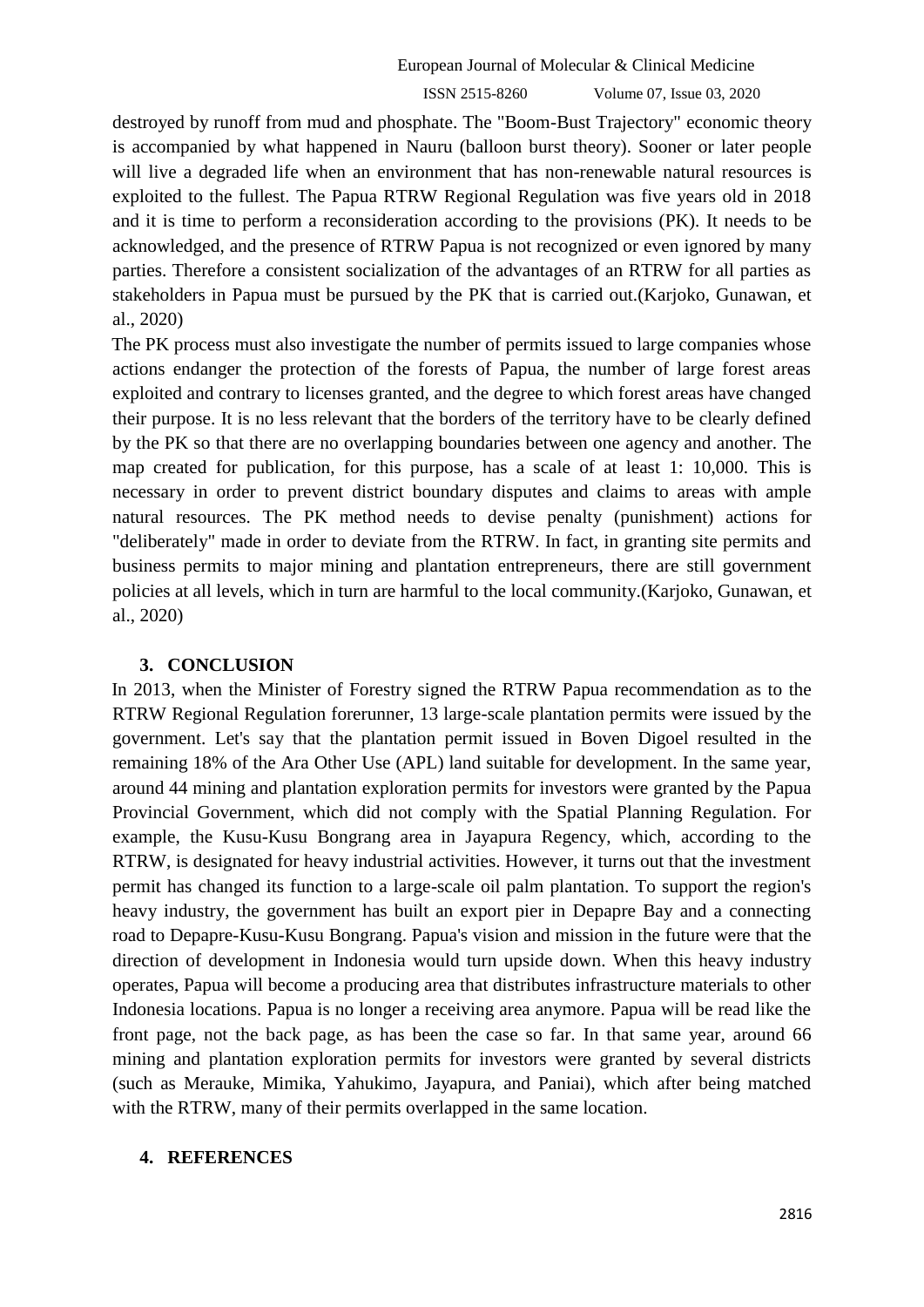- [1] Ahmadi, M. H., Handayani, I. G. A. K. R., & Karjoko, L. (2019). Problems in law of mortgage right law number 4 Tahun 1997. *International Journal of Advanced Science and Technology*, *28*(20), 321–324.
- [2] Ahmadi, M. H., Handayani, I. G. A. K. R., & Karjoko, L. (2019). Problems in law of mortgage right law number 4 Tahun 1997. *International Journal of Advanced Science and Technology*, *28*(20), 321–324.
- [3] Akhmaddhian, S., Hartiwiningsih, & Handayani, I. G. A. K. R. (2017). The government policy of water resources conservation to embodying sustainable development goals: Study in Kuningan, Indonesia. *International Journal of Civil Engineering and Technology*, *8*(12), 419–428.
- [4] Baranyanan, S. D., Handayani, I. G. A. K. R., & Isharyanto. (2019). Political law of local government to resolve disputes adat law in Kei Island. *International Journal of Advanced Science and Technology*, *28*(20), 494–499.
- [5] Handayani, I. G. A. K. R., Sulistiyono, A., Leonard, T., Gunardi, A., & Najicha, F. U. (2018). Environmental management strategy in mining activities in forest area accordance with the based justice in Indonesia. *Journal of Legal, Ethical and Regulatory Issues*, *21*(2), 2018.
- [6] Jaelani, A. K., Handayani, I. G. A. K. R., & Karjoko, L. (2020a). Development of halal tourism destinations in the Era of regional autonomy in West Nusa Tenggara Province. *International Journal of Innovation, Creativity and Change*, *12*(12), 765–774.
- [7] Jaelani, A. K., Handayani, I. G. A. K. R., & Karjoko, L. (2020b). Development of tourism based on geographic indication towards to welfare state. *International Journal of Advanced Science and Technology*, *29*(3 Special Issue), 1227–1234.
- [8] Jaelani, A. K., Rachmi Handayani, I. G. A. K., & Karjoko, L. (2019). EXECUTABILITY OF THE CONSTITUTIONAL COURT DECISION REGARDING GRACE PERIOD IN THE FORMULATION OF LEGISLATION. *International Journal of Advanced Science and Technology*, *28*(15), 816–823.
- [9] Karjoko, L., Gunawan, S., Sudarwanto, A. L. S., Heriyanti, Rosidah, Z. N., Handayani, I. G. A. K., … Hanum, W. N. (2020). *PATENT POLICY ON THE PHARMACEUTICAL SECTOR IN INDONESIA*. *23*(5), 1–13. Retrieved from https://www.abacademies.org/articles/patent-policy-on-the-pharmaceutical-sector-inindonesia-9670.html
- [10] Karjoko, L., Gunawan, S., Sudarwanto, A. L. S., Heriyanti, Rosidah, Z. N., Handayani, I. G. A. K., … Hanum, W. N. (2020). *PATENT POLICY ON THE PHARMACEUTICAL SECTOR IN INDONESIA*. *23*(5), 1–13. Retrieved from https://www.abacademies.org/articles/patent-policy-on-the-pharmaceutical-sector-inindonesia-9670.html
- [11] Karjoko, L., Winarno, D. W., Rosidah, Z. N., & Handayani, I. G. A. K. R. (2020). Spatial planning dysfunction in East Kalimantan to support green economy. *International Journal of Innovation, Creativity and Change*, *11*(8), 259–269.
- [12] Karjoko, L., Winarno, D. W., Rosidah, Z. N., & Handayani, I. G. A. K. R. (2020). Spatial planning dysfunction in East Kalimantan to support green economy. *International Journal of Innovation, Creativity and Change*, *11*(8), 259–269.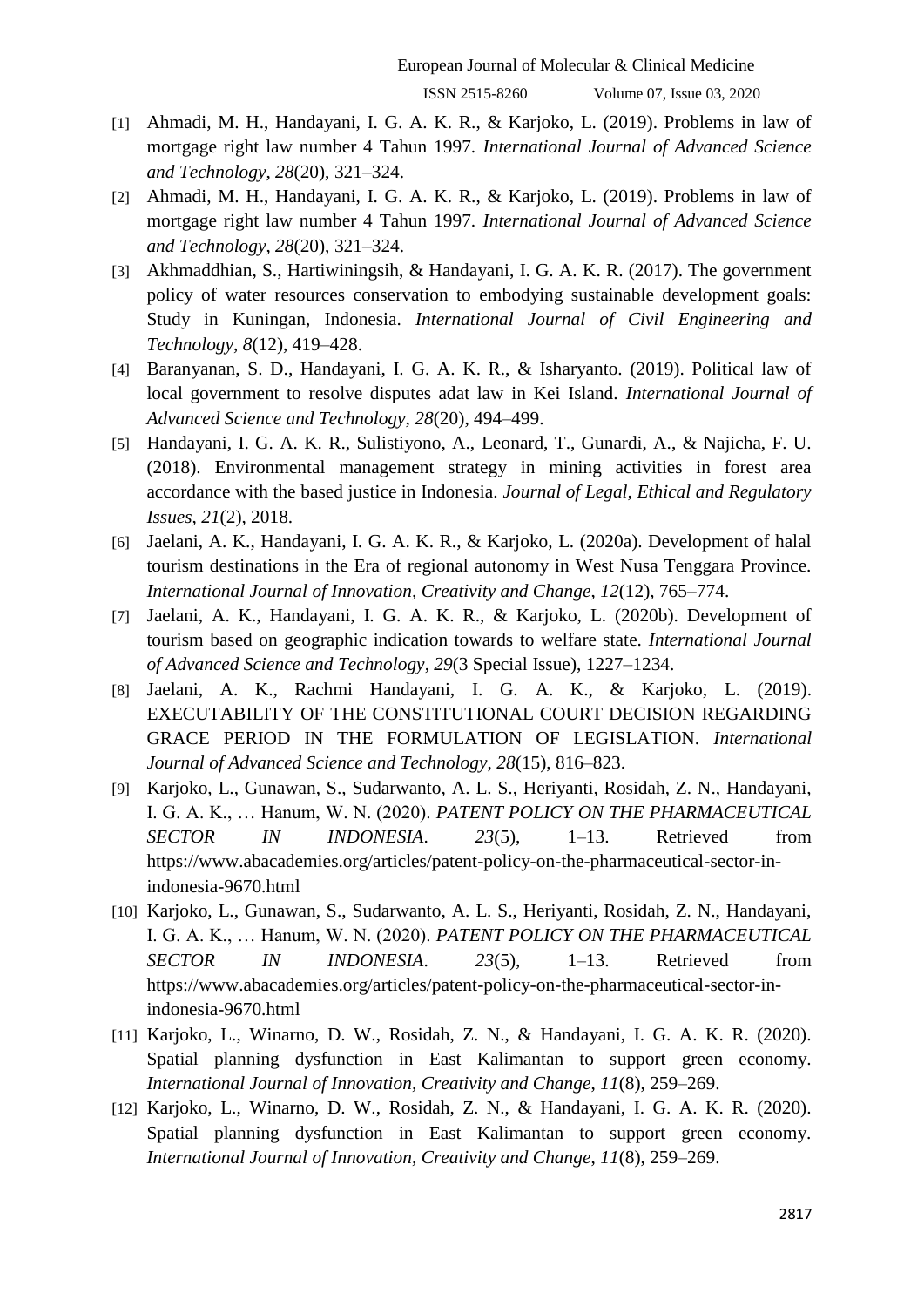- [13] Karjoko, L., Winarno, D. W., Rosidah, Z. N., & Handayani, I. G. A. K. R. (2020). Spatial planning dysfunction in East Kalimantan to support green economy. *International Journal of Innovation, Creativity and Change*, *11*(8), 259–269.
- [14] Karjoko, L., Winarno, D. W., Rosidah, Z. N., & Handayani, I. G. A. K. R. (2020). Spatial planning dysfunction in East Kalimantan to support green economy. *International Journal of Innovation, Creativity and Change*, *11*(8), 259–269.
- [15] Kuncoro, A. B., Handayani, I. G. A. K. R., Muryanto, Y. T., & Karjoko, L. (2019). *Consumer Protection Based on Justice in Order to Advance State Administration Systems in Indonesia*. *358*(Icglow), 88–91. https://doi.org/10.2991/icglow-19.2019.22
- [16] Leonard, T., Pakpahan, E. F., Heriyati, Karjoko, L., & Handayani, I. G. A. K. R. (2020). Legal review of share ownership in a joint venture company. *International Journal of Innovation, Creativity and Change*, *11*(8), 332–345.
- [17] Leonard, T., Pakpahan, E. F., Heriyati, Karjoko, L., & Handayani, I. G. A. K. R. (2020). Legal review of share ownership in a joint venture company. *International Journal of Innovation, Creativity and Change*, *11*(8), 332–345.
- [18] Leonard, T., Pakpahan, E. F., Heriyati, Karjoko, L., & Handayani, I. G. A. K. R. (2020). Legal review of share ownership in a joint venture company. *International Journal of Innovation, Creativity and Change*, *11*(8), 332–345.
- [19] Leonard, T., Pakpahan, E. F., Heriyati, Karjoko, L., & Handayani, I. G. A. K. R. (2020). Legal review of share ownership in a joint venture company. *International Journal of Innovation, Creativity and Change*, *11*(8), 332–345.
- [20] Prasetyo, B., Handayani, I. G. A. K. R., Sulistiyono, A., & Karjoko, L. (2019). *The Social Security Models for State Civil Aparatus in the Concept of the State of Welfare*. *358*(Icglow), 145–147. https://doi.org/10.2991/icglow-19.2019.38
- [21] Putri, P. M., Handayani, I. G. A. K. R., & Novianto, W. T. (2019). Legal protection for HIV/AIDS patients in indonesian medical services. *International Journal of Advanced Science and Technology*, *28*(20), 534–539.
- [22] Soediro, Handayani, I. G. A. K. R., & Karjoko, L. (2020). The spatial planning to implement sustainable agricultural land. *International Journal of Advanced Science and Technology*, *29*(3 Special Issue), 1307–1311.
- [23] Soediro, Handayani, I. G. A. K. R., & Karjoko, L. (2020). The spatial planning to implement sustainable agricultural land. *International Journal of Advanced Science and Technology*, *29*(3 Special Issue), 1307–1311.
- [24] Sudarwanto, A. S., & Handayani, G. A. K. R. (2019a). The implementation of land provision for development for the public interest in Merauke land Papua Province. *International Journal of Advanced Science and Technology*, *28*(20), 269–275.
- [25] Sudarwanto, A. S., & Handayani, I. G. A. K. R. (2019b). Reconstruction of society endevoring through establishing the live environment cadre as an embrio of service suplying institution of the resolution of the live environment dispute out of the court. *International Journal of Advanced Science and Technology*, *28*(20), 560–567.
- [26] Sukmoro, E., Sulistiyono, A., & Karjoko, L. (2019). *Restructuration of Public Service Obligation (PSO0, Infrastructure Maintenance and Operation (IMO), Track Access Charge (TAC) on PT. Kereta Api Indonesia (Persero) Based on Justice*. *358*(Icglow), 213–217. https://doi.org/10.2991/icglow-19.2019.55